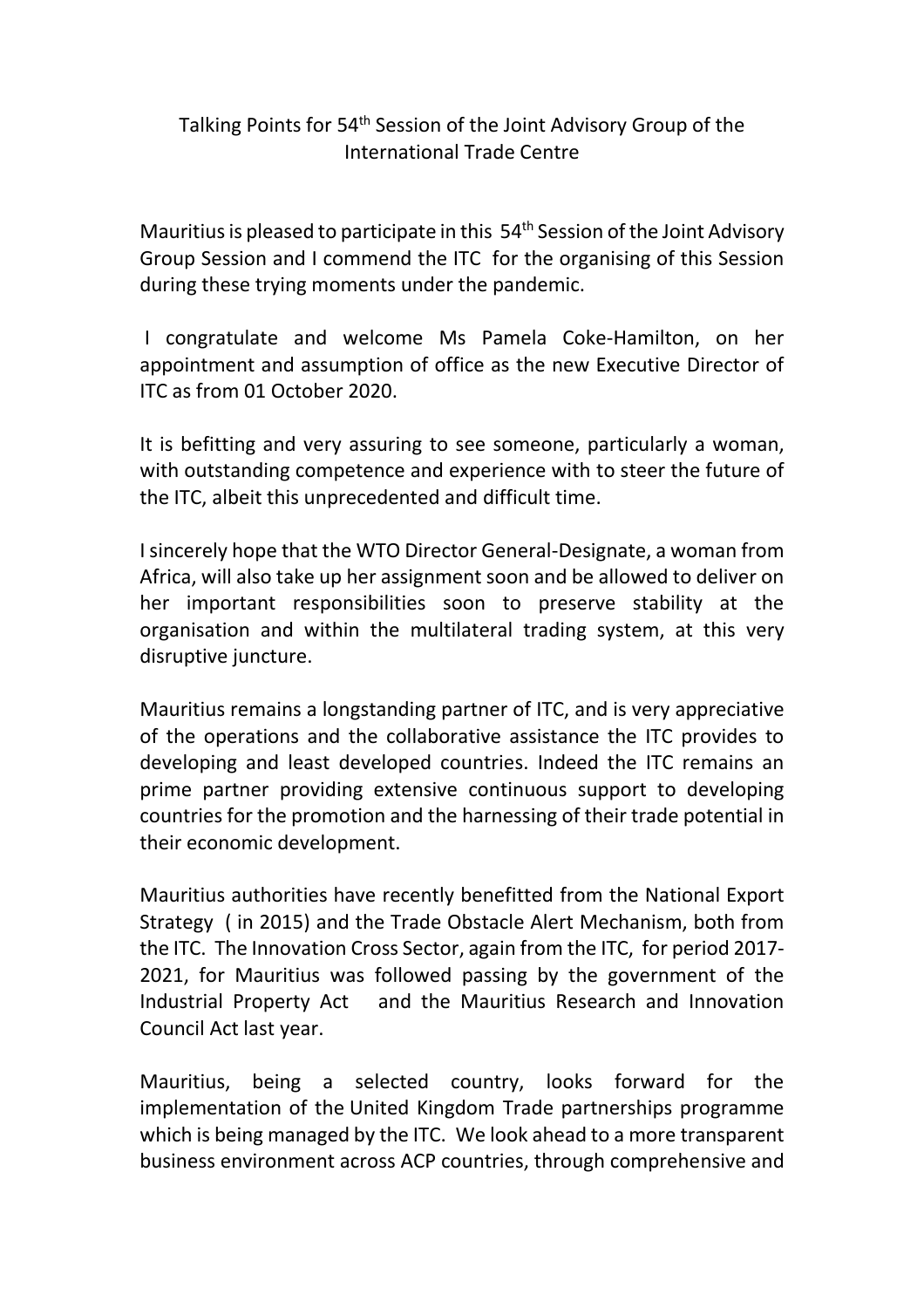updated trade and market information available and supporting SMEs to access it and by establishing mechanisms to monitor trade obstacles.

With regards to our future engagement and programme of work we look forward for the ITC to :

- Intensify it actions under its new leadership in the much awaited continental integration endeavours, such as the promotion of the implementation of the African Continental Free Trade Agreement.
- Micro, Small and Medium Enterprises are the backbone of the economies of many developing countries including Africa. There are more than 48 million MSMEs registered in Africa contributing to 70 % of employment. We look forward for the ITC to contribute more in thesetting up of a MSME Web platform, for information maintenance and access and the promotion of an integrated database wnd trade facilitation for MSMEs.
- We know that small industries are intrinsically linked with ITC's women and youth economic empowerment and gender mainstreaming

• In addition to the MSMEs, we welcome the ITC for more assistance to states in their understanding and harnessing of issues in their development of the other WTO Joint Statement Initiatives on Investment Facilitation, e-commerce and also under the Joint statement in Services Development Regulations.

- We are also looking eagerly for the ITC to advise developing countries when trade discussions are including novel wider frame elements like Trade and Environment , and also trade and Climate Change and Plastic Pollution
- All of us present here are fully aware of the disastrous effects of the massive contagion of the COVID Pandemic. Our respective countries while still reeling from the extensive consequences and damages of the pandemic on the economic and socio fabric from